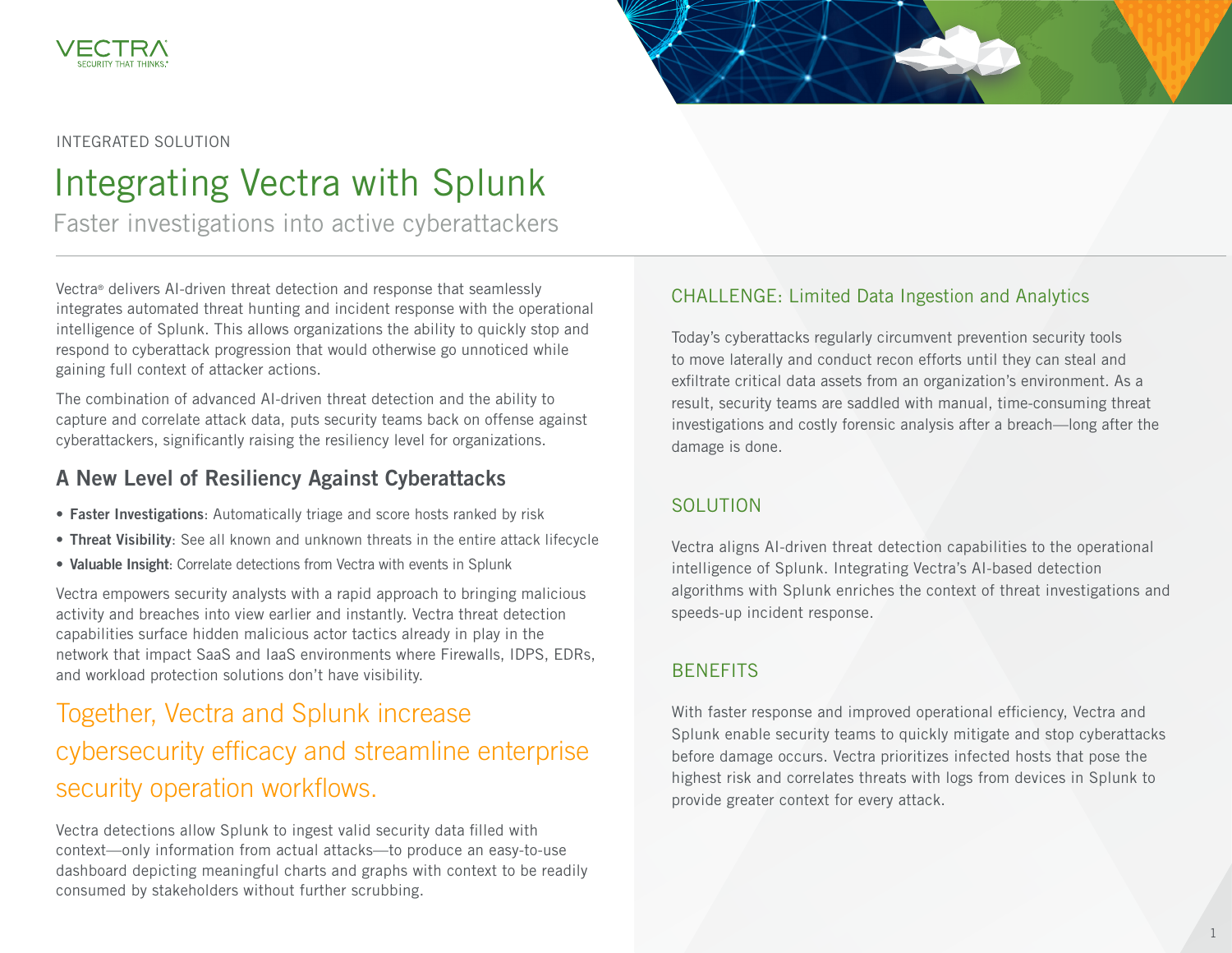



The lifecycle of a cyberattack

### Quickly Understand the Attack Impact on Your Organization

Together, Vectra and Splunk go beyond assuring fast responsive action. The combination of these advanced cybersecurity tools enable corporate security teams to easily navigate through data from data center to cloud and easily see vulnerabilities along with the coverage gaps.

### A New Threat Detection Model

Vectra detects cyberattacks in progress across all phases of the attack lifecycle, ranging from command-and-control traffic, internal reconnaissance, lateral movement, and data exfiltration without depending on signatures or reputation lists.

The underlying behavior of the attack is analyzed from the network perspective. All threat detections are correlated with the hosts that are under attack while threat and certainty scores prioritize the hosts that pose the highest risk.

This ensures that security teams detect new, customized and unknown threats, as well as attacks that do not rely on malware such as malicious insiders or compromised users.

Vectra threat detections are integrated directly into Splunk dashboards incorporated into existing workflows with automated correlation and logs from devices in the Splunk database—providing greater context about threats.

For example, when paired with Splunk, Vectra enables security teams to easily correlate the information in hosts and detections with intelligence from other systems, such as URL filtering solutions and firewalls. A link back into the Vectra user interface allows a seamless transition to drive prioritization and workflow.

| solunk>enterprise                               | App: Vectra Cognito =                       |                 |  |                                |                                   |                                   | Administrator . | Messages . Settings . Activity . |          |  | Find<br>Help +                 |  |
|-------------------------------------------------|---------------------------------------------|-----------------|--|--------------------------------|-----------------------------------|-----------------------------------|-----------------|----------------------------------|----------|--|--------------------------------|--|
| Cognito Detect .                                | Health Audit Search                         |                 |  |                                |                                   |                                   |                 |                                  |          |  | <b>Vectra Cognito</b>          |  |
| Timerange:<br>Last 24 hours                     | Cognito Detect - Overview<br>v Hide Filters |                 |  |                                |                                   |                                   |                 |                                  |          |  | <b>Bolt</b><br>Export *        |  |
| High                                            |                                             |                 |  |                                | Critical                          |                                   |                 |                                  |          |  |                                |  |
| 7<br>Compared to 1 hour before                  |                                             |                 |  |                                | o۸<br>Compared to 24 hours before |                                   |                 |                                  |          |  |                                |  |
| Low                                             |                                             |                 |  |                                |                                   | Medium                            |                 |                                  |          |  |                                |  |
|                                                 | $\frac{7}{7}$<br>Compared to 1 hour before  |                 |  |                                |                                   | 47<br>Compared to 24 hours before |                 |                                  |          |  |                                |  |
| Worst Offenders                                 |                                             |                 |  |                                | <b>Key Assets</b>                 |                                   |                 |                                  |          |  |                                |  |
| Source 0                                        | Source IP o                                 | Threat o        |  | Certainty 0 Latest Detection 0 | Source o                          | Source IP o                       | Src Key Asset 0 | Dest Key Asset 0                 | Threat o |  | Certainty 0 Latest Detection 0 |  |
| Robert-MBP                                      | 192.168.173.194                             | 99              |  | 77 2819-10-15T12:00:00+0000    | Deacon-desktop                    | 192.168.199.30                    | False           | True                             | 73       |  | 73 2019-10-15718:00:01+0000    |  |
| winfs06r3u17                                    | 192.168.11.5                                | 39              |  | 71 2019-10-15718:00:01-0000    | jacobb                            | 192.168.174.114                   | True            | False                            | 68       |  | 47 2019-10-15T15:00:00+0000    |  |
| fablen-pc                                       | 192.168.193.93                              | 33 <sup>°</sup> |  | 55 2019-10-15T18:00:01-0000    | leroy_brown                       | 192.168.153.17                    | True            | False                            | 41       |  | 24 2019-10-15718:00:01+0000    |  |
| cj-desktop                                      | 192.168.99.137                              | 99              |  | 52 2019-10-15T18:00:01+0000    |                                   |                                   |                 |                                  |          |  |                                |  |
| <b>DJComp</b>                                   | 192.168.152.194                             | 79              |  | 99 2019-10-15T18:00:01-0000    |                                   |                                   |                 |                                  |          |  |                                |  |
|                                                 |                                             |                 |  | 73 2019-10-15718:00:01-0000    |                                   |                                   |                 |                                  |          |  |                                |  |
|                                                 | 152.168.199.30                              | 73.             |  |                                |                                   |                                   |                 |                                  |          |  |                                |  |
|                                                 | 192.168.192.194                             | 49.             |  | 31 2019-10-15T15:00:00-0000    |                                   |                                   |                 |                                  |          |  |                                |  |
|                                                 | 192.168.174.114                             | 68              |  | 47 2019-10-15T15:00:00+0000    |                                   |                                   |                 |                                  |          |  |                                |  |
| Deacon-desktop<br>00anner<br>jacobb<br>JacksonP | 192.168.50.17                               | 63              |  | 70 2819-10-15718:00:01+0000    |                                   |                                   |                 |                                  |          |  |                                |  |